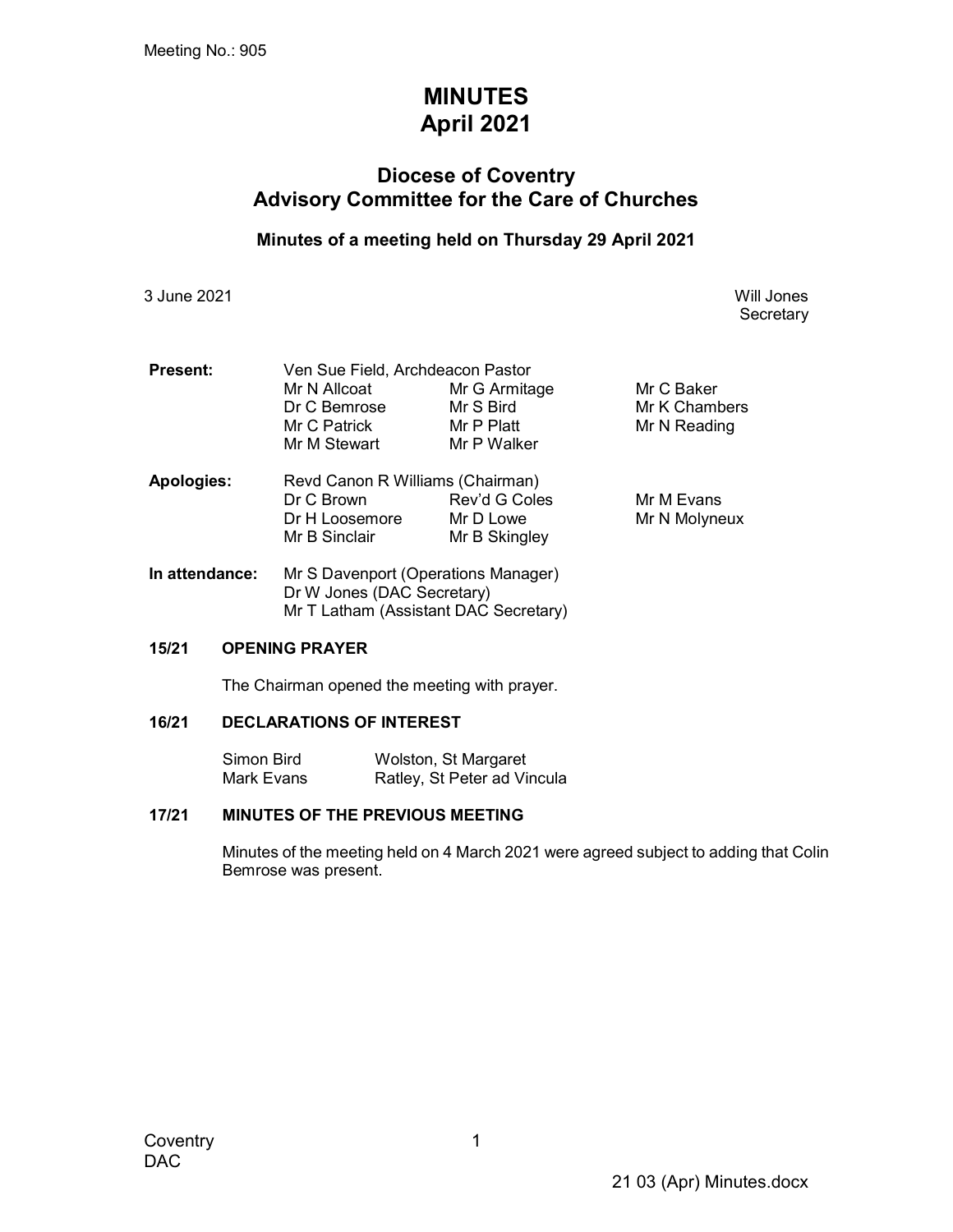### 18/21 NOTIFICATION OF ADVICE APPLICATIONS

# a) Applications

| <b>Allesley, All Saints</b><br>{C6634/2021}    |                                                                                                                                                                                                                                                                              | Grade:                |
|------------------------------------------------|------------------------------------------------------------------------------------------------------------------------------------------------------------------------------------------------------------------------------------------------------------------------------|-----------------------|
| <b>Proposals:</b>                              | <b>PRIVATE FACULTY:</b><br>Replacement of memorial to Len James Welch with a new<br>memorial that also commemorates Agnes Monica Welch                                                                                                                                       |                       |
| Decision:                                      | Recommend                                                                                                                                                                                                                                                                    |                       |
| <b>ACTION:</b>                                 | <b>Notification of Recommendation</b>                                                                                                                                                                                                                                        |                       |
| <b>Charlecote, St Leonard</b><br>{2021-059242} |                                                                                                                                                                                                                                                                              | Grade:                |
| Proposals:                                     | <b>Restoration of organ</b>                                                                                                                                                                                                                                                  |                       |
| Further info:                                  | Full details from Organ specialist                                                                                                                                                                                                                                           |                       |
| <b>ACTION:</b>                                 | <b>Letter to PCC</b>                                                                                                                                                                                                                                                         |                       |
| <b>Corley, No Dedication</b><br>{2021-060080}  |                                                                                                                                                                                                                                                                              | Grade:<br>$II^*$      |
| <b>Proposals:</b>                              | <b>Inspection and Repair of Stained Glass Windows</b>                                                                                                                                                                                                                        |                       |
| Comments:                                      | <b>Ben Sinclair</b>                                                                                                                                                                                                                                                          |                       |
| Further info:                                  | <b>Full details</b>                                                                                                                                                                                                                                                          |                       |
| <b>ACTION:</b>                                 | <b>Letter to PCC</b>                                                                                                                                                                                                                                                         |                       |
| <b>Coventry, Holy Trinity</b><br>{C6633/2021}  |                                                                                                                                                                                                                                                                              | Grade:                |
| Proposals:                                     | 1. CONFIRMATORY FACULTY for works undertaken under<br>Interim Faculty: To illuminate the exterior of the building with<br>a replacement low energy lighting scheme that replicates the<br>main elements of the existing scheme<br>2. To illuminate the East and West windows |                       |
| Comments:                                      | Nick Reading, Heather Loosemore                                                                                                                                                                                                                                              |                       |
| Decision:                                      | Recommend                                                                                                                                                                                                                                                                    |                       |
| Further info:                                  | <b>Final details</b>                                                                                                                                                                                                                                                         |                       |
| Delegated to:                                  | Nick Reading, Heather Loosemore                                                                                                                                                                                                                                              |                       |
| <b>ACTION:</b>                                 | <b>Notification</b><br>of<br>Recommendation<br>acceptable information                                                                                                                                                                                                        | receipt<br>upon<br>οf |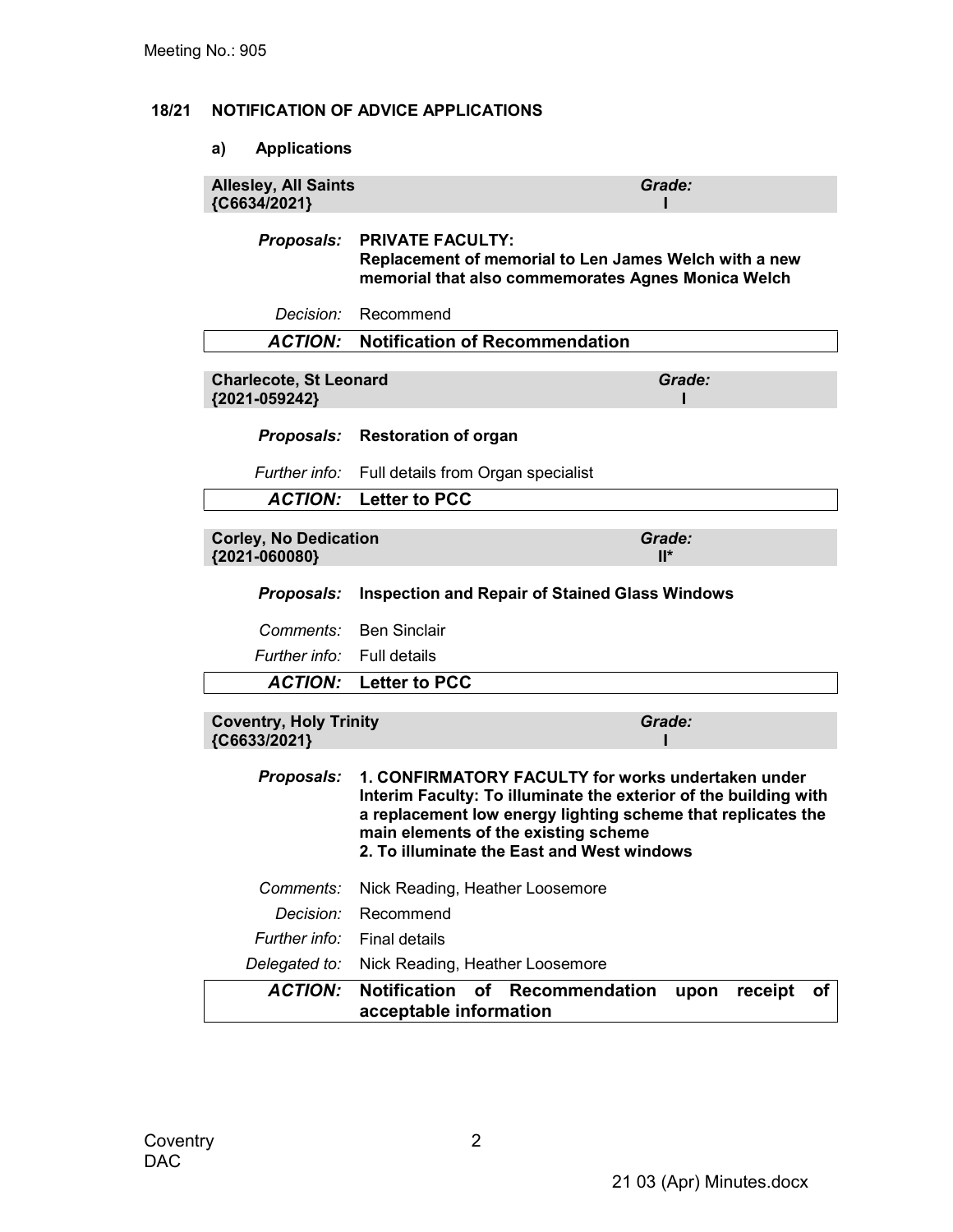| <b>Harbury, All Saints</b><br>{C6552/2020}          |                                                                                                                                                                                                                                                                        | Grade:<br>Ш           |
|-----------------------------------------------------|------------------------------------------------------------------------------------------------------------------------------------------------------------------------------------------------------------------------------------------------------------------------|-----------------------|
| Proposals:                                          | <b>Replacement of heating system</b><br><b>Replacement of lighting</b><br><b>Introduction of AV System</b><br><b>Repairs to tower</b>                                                                                                                                  |                       |
| Comments:                                           | Colin Bemrose, Heather Loosemore                                                                                                                                                                                                                                       |                       |
| Further info:                                       | A site meeting would be helpful to address outstanding concerns<br>that the proposals as currently formulated are a very capital<br>expensive solution which is unlikely to achieve the aim of providing<br>comfort for the congregation and other users of the space. |                       |
| <b>ACTION:</b>                                      | Letter to PCC                                                                                                                                                                                                                                                          |                       |
| <b>Keresley, St Thomas</b><br>{2020-054573}         |                                                                                                                                                                                                                                                                        | Grade:<br>Ш           |
| <b>Proposals:</b>                                   | To erect a handrail up to the chancel                                                                                                                                                                                                                                  |                       |
| Comments:                                           | Mark Evans                                                                                                                                                                                                                                                             |                       |
| Further info:                                       | An improved design.                                                                                                                                                                                                                                                    |                       |
| Delegated to:                                       | <b>Mark Evans</b>                                                                                                                                                                                                                                                      |                       |
| <b>ACTION:</b>                                      | <b>Notification</b><br>of<br>Recommendation<br>acceptable information                                                                                                                                                                                                  | receipt<br>Οf<br>upon |
| <b>Lighthorne, St Laurence</b><br>{2020-055720}     |                                                                                                                                                                                                                                                                        | Grade:<br>Ш           |
| <b>Proposals:</b>                                   | Installation of new tenor bell                                                                                                                                                                                                                                         |                       |
| Comments:                                           | <b>Keith Chambers</b>                                                                                                                                                                                                                                                  |                       |
| Decision:                                           | Recommend                                                                                                                                                                                                                                                              |                       |
| <b>ACTION:</b>                                      | <b>Notification of Recommendation</b>                                                                                                                                                                                                                                  |                       |
| <b>Ratley, St Peter ad Vincula</b><br>{2020-052758} |                                                                                                                                                                                                                                                                        | Grade:<br>$II^*$      |
| <b>Proposals:</b>                                   | a) Permanent repairs to the South Aisle roof after the lead<br>theft in 2018 as per specification by Mark Evans date<br>December 2018.<br>b) Confirmatory Faculty for works carried out under interim<br>faculty dated 13/08/2020                                      |                       |
| Comments:                                           | <b>Nick Reading</b>                                                                                                                                                                                                                                                    |                       |
| Decision:                                           | Recommend                                                                                                                                                                                                                                                              |                       |
| <b>ACTION:</b>                                      | <b>Notification of Recommendation</b>                                                                                                                                                                                                                                  |                       |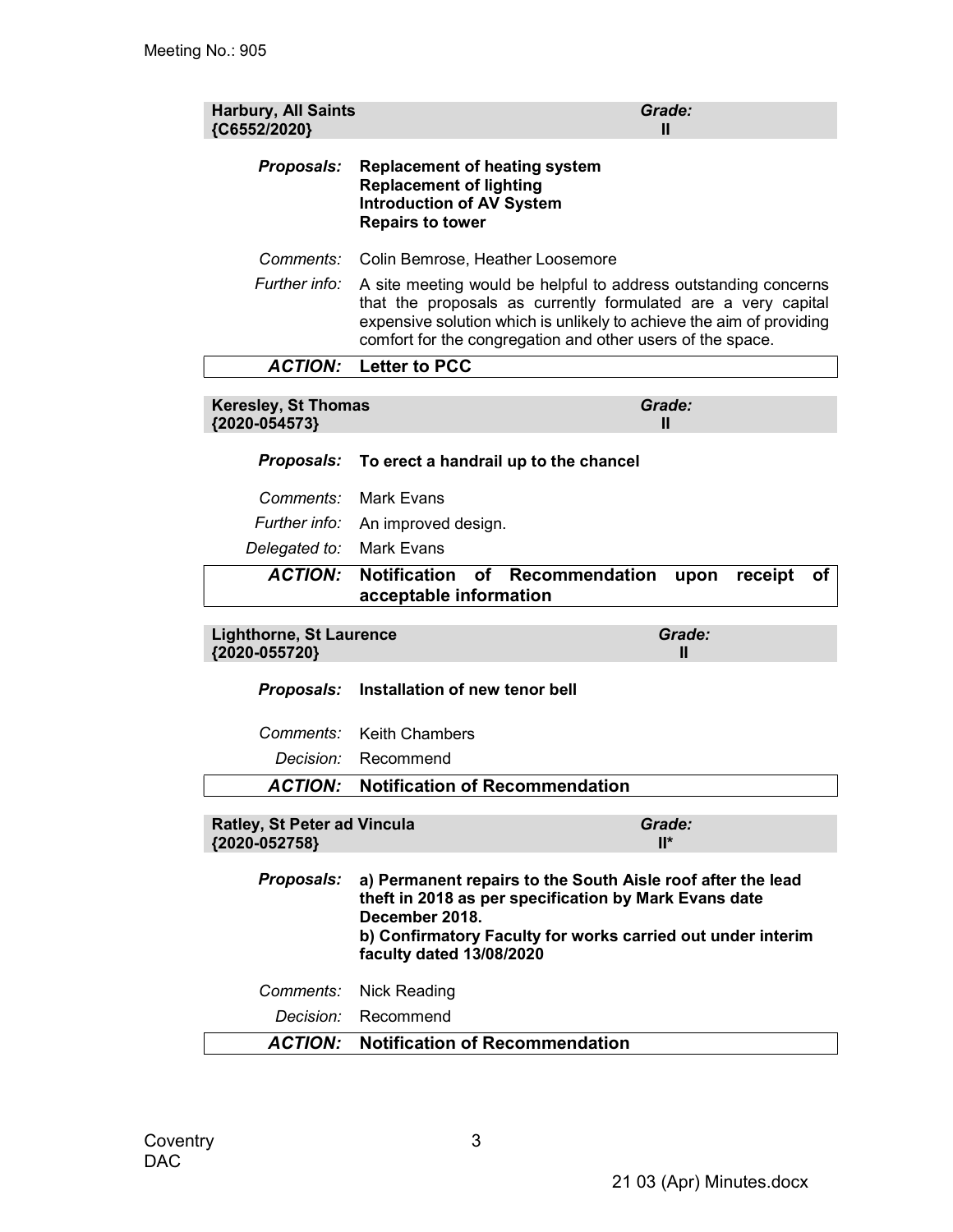| <b>Salford Priors, St Matthew</b><br>{2021-058452} |                                                                                                                                                                                        | Grade: |  |
|----------------------------------------------------|----------------------------------------------------------------------------------------------------------------------------------------------------------------------------------------|--------|--|
|                                                    | Proposals: Provision of toilets in the organ chamber                                                                                                                                   |        |  |
| Correspondence:                                    | Letters from CBC and SPAB                                                                                                                                                              |        |  |
| <b>ACTION:</b>                                     | <b>None</b>                                                                                                                                                                            |        |  |
| <b>Stoneleigh, St Mary</b><br>{2021-060061}        |                                                                                                                                                                                        | Grade: |  |
| <b>Proposals:</b>                                  | Lay flat a collapsed box tomb in the churchyard                                                                                                                                        |        |  |
| Comments:                                          | Nick Reading                                                                                                                                                                           |        |  |
| Conditions:                                        | That for archaeological reasons the stones from the tomb remain<br>together and no part of the tomb be removed from the churchyard.                                                    |        |  |
| Advice:                                            | The application could not be unqualifiedly recommended as the<br>committee would prefer that the PCC repair the tomb in its care to<br>its original condition rather than lay it flat. |        |  |
| Further info:                                      | A clear specification as to how the tomb will be laid flat, bearing in<br>mind the inscriptions upon it.                                                                               |        |  |
| Delegated to:                                      | <b>Nick Reading</b>                                                                                                                                                                    |        |  |
| <b>ACTION:</b>                                     | Notification of No Objection upon receipt of acceptable<br>information                                                                                                                 |        |  |
| <b>Wolston, St Margaret</b><br>{2021-059307}       |                                                                                                                                                                                        | Grade: |  |
|                                                    | Proposals: Introduction of now loctorn for loading/proaching                                                                                                                           |        |  |

|  | <b>ACTION:</b> Notification of Recommendation                |
|--|--------------------------------------------------------------|
|  | Conditions: That the old lectern is not disposed of          |
|  | <i>Decision:</i> Recommend                                   |
|  | Comments: Archdeacon Pastor                                  |
|  | Proposals: Introduction of new lectern for leading/preaching |

#### 19/21 LIST B APPLICATIONS

a) Approvals granted since the last meeting

Arrow, The Holy Trinity {2021-060056}

Proposals Internal plaster repairs and redecoration

Date issued 09/04/2021

Astley, St Mary the Virgin {2021-060207}

Proposals Replace fallen stones from boundary dry stone wall

Date issued 09/04/2021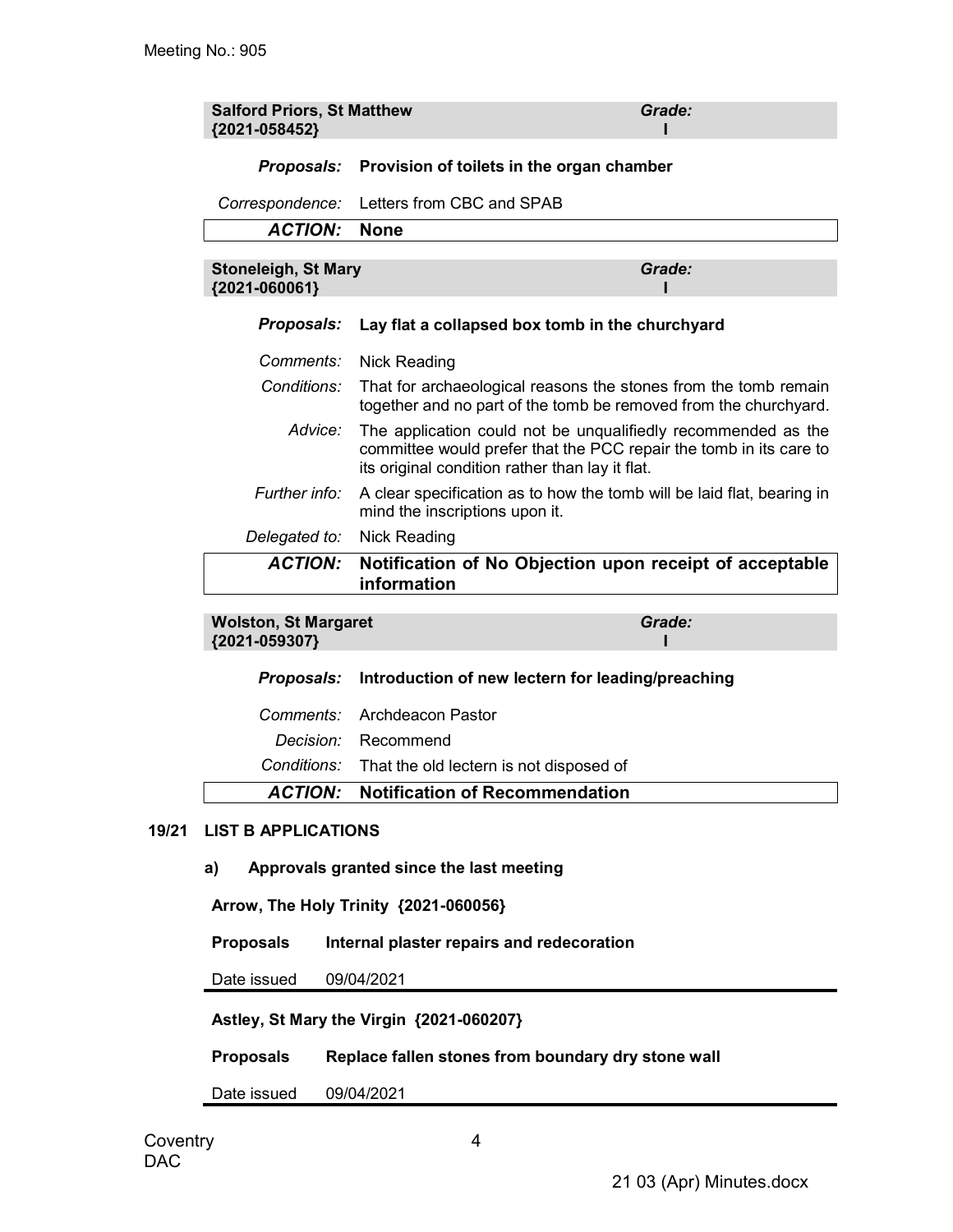| Budbrooke, St Michael {2021-058022}                               |                                                                                       |  |  |
|-------------------------------------------------------------------|---------------------------------------------------------------------------------------|--|--|
| <b>Proposals</b>                                                  | Installation of streaming cameras as first phase of previously<br>approved reordering |  |  |
| Date issued                                                       | 08/04/2021                                                                            |  |  |
|                                                                   | Chilvers Coton, All Saints {2021-059742}                                              |  |  |
| <b>Proposals</b>                                                  | <b>Fell 2 x Poplar Trees</b>                                                          |  |  |
| Date issued                                                       | 23/03/2021                                                                            |  |  |
|                                                                   | Chilvers Coton, All Saints {2021-059743}                                              |  |  |
| <b>Proposals</b>                                                  | <b>Pollard 5 of the Limes</b>                                                         |  |  |
| Date issued                                                       | 23/03/2021                                                                            |  |  |
|                                                                   | Chilvers Coton, All Saints {2021-060087}                                              |  |  |
| <b>Proposals</b>                                                  | <b>Pollarding of additional 5 Lime Trees</b>                                          |  |  |
| Date issued                                                       | 08/04/2021                                                                            |  |  |
|                                                                   | Church Lawford, St Peter {2021-058816}                                                |  |  |
| <b>Proposals</b>                                                  | Reconstruction of boundary wall / gate post                                           |  |  |
| Date issued                                                       | 03/03/2021                                                                            |  |  |
| Coughton, St Peter {2021-059155}                                  |                                                                                       |  |  |
| <b>Proposals</b>                                                  | Internal redecoration Trinity Chapel, Lady Chapel, Nave and<br>South porch            |  |  |
| Date issued                                                       | 23/03/2021                                                                            |  |  |
| Ettington, Holy Trinity and St Thomas of Canterbury {2021-059277} |                                                                                       |  |  |
| <b>Proposals</b>                                                  | Installation of new CH boiler with new time clock                                     |  |  |
| Date issued                                                       | 17/03/2021                                                                            |  |  |
|                                                                   | Exhall (Alcester Deanery), St Giles {2021-059986}                                     |  |  |
| <b>Proposals</b>                                                  | Remove a damaged tree                                                                 |  |  |
| Date issued                                                       | 23/03/2021                                                                            |  |  |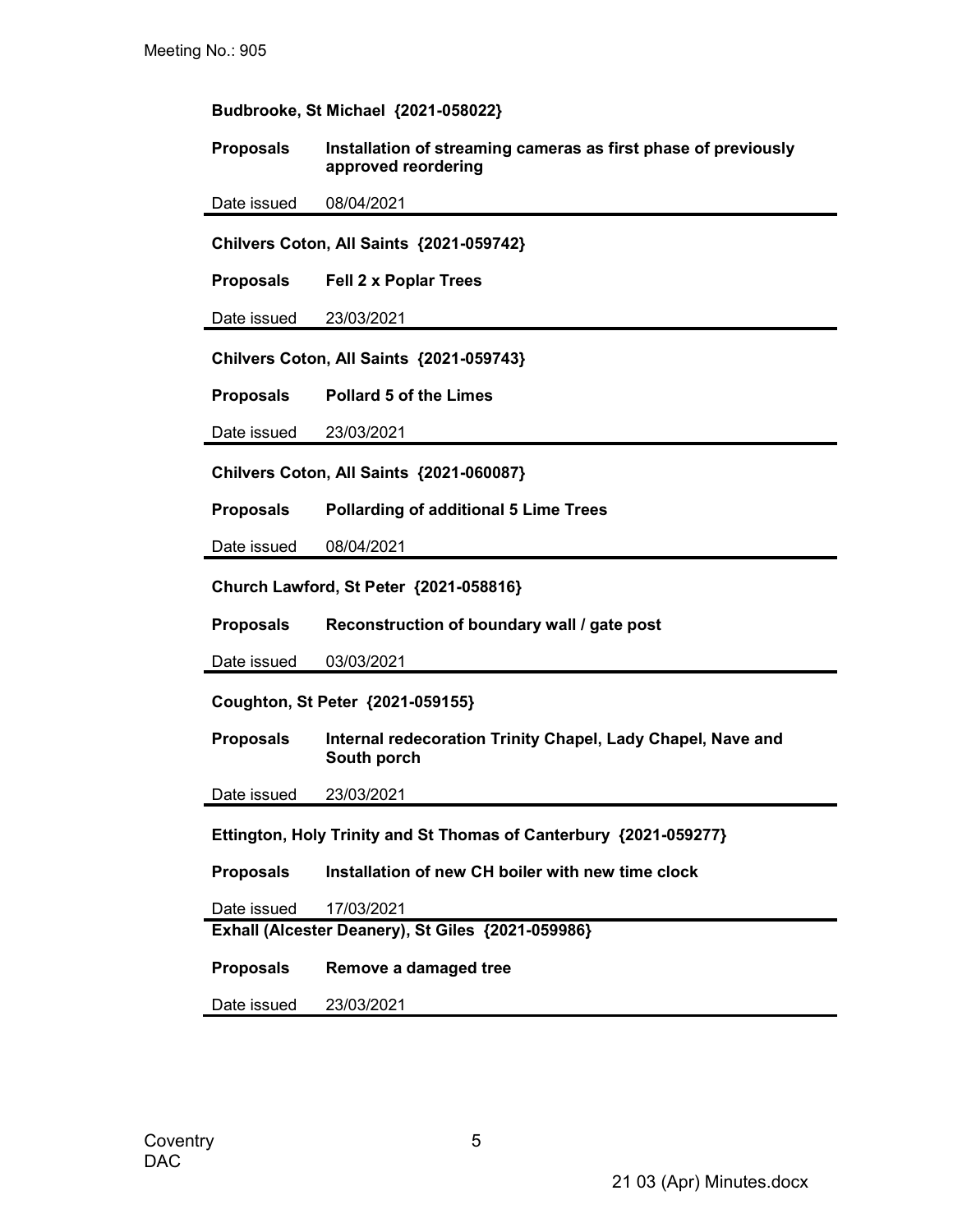| Great Alne, St Mary Magdalen {2021-058762} |                                                                        |  |  |
|--------------------------------------------|------------------------------------------------------------------------|--|--|
| <b>Proposals</b>                           | Install a bench in the churchyard                                      |  |  |
| Date issued                                | 25/02/2021                                                             |  |  |
|                                            | Hillmorton, St John Baptist {2021-058608}                              |  |  |
| <b>Proposals</b>                           | Replace old electric organ with a newer model                          |  |  |
| Date issued                                | 03/03/2021                                                             |  |  |
|                                            | Ladbroke, All Saints {2021-059797}                                     |  |  |
| <b>Proposals</b>                           | Repair of lead roof as per quote by Warren & Neale dated<br>15/03/2021 |  |  |
| Date issued                                | 18/03/2021                                                             |  |  |
| Styvechale, St James {2021-059096}         |                                                                        |  |  |
| <b>Proposals</b>                           | <b>Repair of Churchyard Wall</b>                                       |  |  |
| Date issued                                | 15/04/2021                                                             |  |  |
| <b>Wolston, St Margaret {2021-059190}</b>  |                                                                        |  |  |
| <b>Proposals</b>                           | Minor pointing of external stonework                                   |  |  |
| Date issued                                | 15/03/2021                                                             |  |  |

#### 20/21 GENERAL MATTERS

## a) Quinquennial Inspection Reports received

| <b>Church</b>                  | <b>Architect</b> | <b>Inspection</b><br><b>Date</b> | Report<br><b>Received</b> | <b>Report complies</b><br>with Scheme? |
|--------------------------------|------------------|----------------------------------|---------------------------|----------------------------------------|
| Haseley,<br>St Mary            | Mark King        | 04/06/2020                       | 01/03/2021                | No - 9 months<br>late                  |
| Hatton,<br><b>Holy Trinity</b> | Mark King        | 05/06/2020                       | 01/03/2021                | No - 9 months<br>late                  |

b) Heating Report - Willenhall, St John the Divine

ACTION: Despatch to PCC